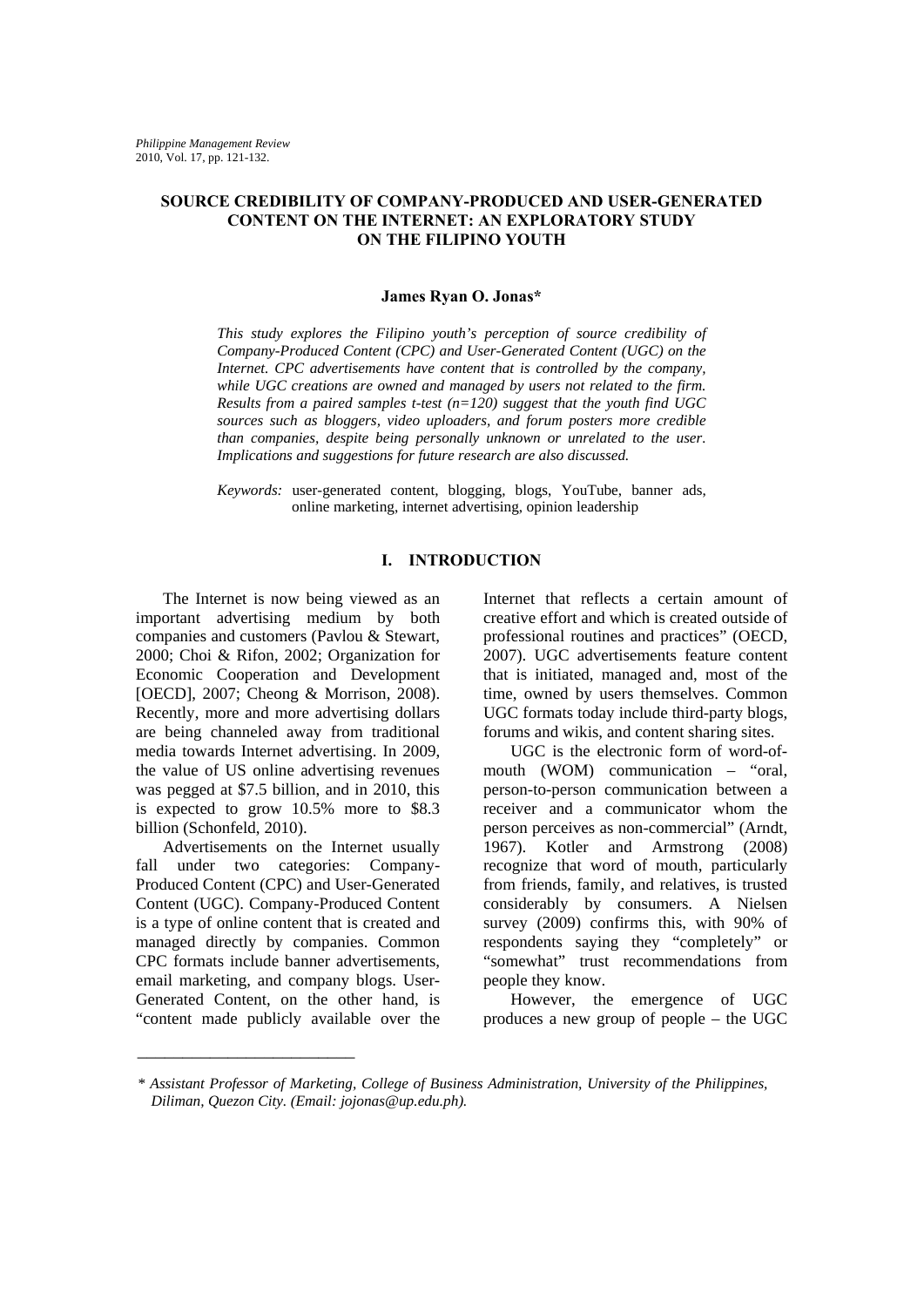creators – who are not personally known to consumers and yet may influence the latter's perception of a company or brand. This research paper seeks to confirm if the perception of high credibility of oral WOM sources also extends to UGC, the online counterpart of WOM. If proven to be more trustworthy than CPC sources, UGC sources might be the new opinion leaders on the Internet, despite being personally unknown or unrelated to consumers. This ultimately poses a big challenge to companies. How should they compete with UGC creators – who may also be their own customers – in the production and delivery of message to the target market? If UGC is indeed more credible, should companies eliminate, control, or influence it? Eliminating UGC might be impossible, controlling it would be difficult, but influencing it could be workable. This paper offers suggestions on how companies can work with UGC creators.

### **II. CONSUMER CONTROL IN INTERNET ADVERTISING**

A theoretical framework on how users perceive and process advertisements on the Internet is the Interactive Advertising Model (IAM), an integrative processing model of Internet advertising proposed by Rodgers and Thorson (2000). The IAM acknowledges that in online advertising, there are components that are "advertiser-controlled," such as Company-Produced Content (CPC) and<br>"consumer-controlled," such as User-"consumer-controlled." Generated Content (UGC).

### **Company-Produced Content (CPC)**

Advertisements whose content is initiated, owned, and managed by the company fall under the CPC type of Internet advertising. Commonly used CPC advertisement formats include email marketing, official blog sites, and banner advertisements.

*Email marketing***.** Email marketing is the use of email as a means of communicating commercial messages to an audience. It can be used by companies to send targeted messages to a captured market. However, it is sometimes prone to abuse, especially when companies send unsolicited email or spam or when no opt-out or unsubscribe options are offered.

*Official blog sites.* A blog is a website consisting of text, images, audio, video, or a combination of these, date-stamped and usually posted in reverse chronological order whose primary purpose is to deliver and share information (OECD, 2007). Companies usually set up official blogs to update customers on news about the company and its products. As opposed to blogs owned by external users, in an official blog, the company has absolute control over the information posted on it.

*Banner advertisements.* When clicked, the banner image redirects the user to another website featuring the company or product being advertised. In the past, banner advertisements are the most common and widely-used form of Web advertising (Choi & Rifon, 2002). However, they are becoming less effective as an advertising medium as Internet users become more experienced (Dahlen, 2001).

### **User-Generated Content (UGC)**

Advertisements whose content originates from users not related to the company are called User-Generated Content (UGC). In UGC, users own and control information, as opposed to CPC where they exercise little or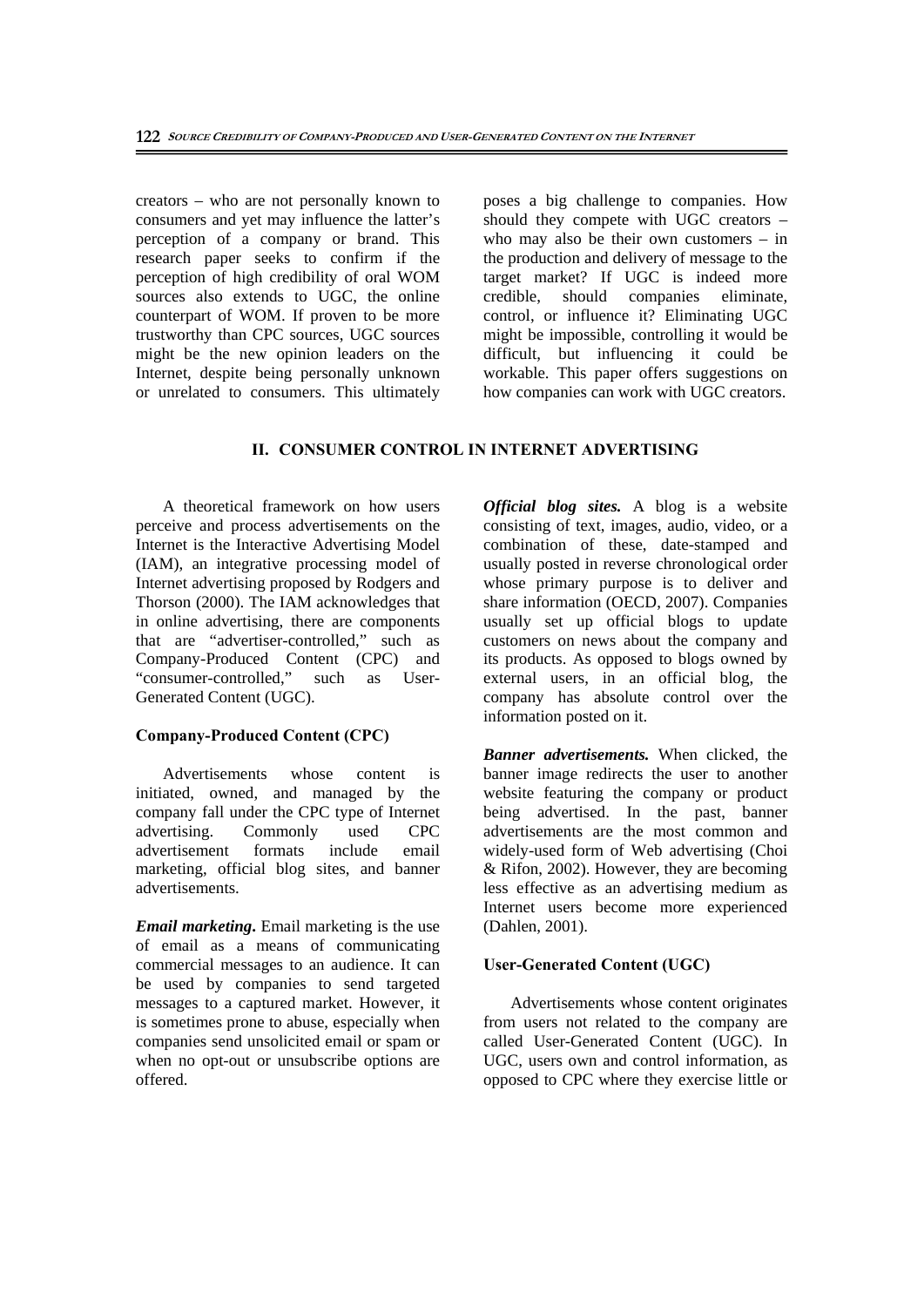no power at all. Common UGC advertisement formats include third-party blogs, forums and wikis, and content sharing sites.

*Third-party blogs.* The proliferation of free blogging platforms enabled users to easily create and manage their own blogs. If positive reviews are posted, the blogger ultimately acts as an informal (and unpaid) endorser of the firm. At the same time, they act as critics when they post negative opinions. In the case of the latter, companies find it difficult to police content since blog authors are independent and, sometimes, even anonymous.

*Forums and wikis.* A forum is an online discussion site while a wiki is a site that allows users to add, remove, and edit content. Both rely on collaborative effort from a multitude of users who may not personally know each other. As collaborative platforms with no intervention from companies, forums and wikis become avenues where users can exchange positive and even negative comments about products and services.

*Content sharing sites.* Content sharing sites allow users to share media content. Examples are Flickr.com (for photos), DeviantArt.com (for artworks and drawings) and YouTube.com (for videos and film). Creators retain copyright over their contributions which poses a problem to companies who might have to deal with content offensive to the brand.

According to the OECD (2007), the rise of UGC is brought about by several factors. Technologically, increasing Internet penetration rate and rising broadband usage made it possible for more people to upload and share created content. The declining cost

of Internet connection and gadgets for media creation is an economic factor that helped spur the growth of UGC. The need for selfexpression and social interaction is a social factor driving users to open up on the Internet. Legal factors also contributed to the growth because of existence of laws protecting privacy and intellectual property.

The concept of "consumer control" significantly altered the way advertisements are delivered on the Internet. A user can now "respond to a web-based advertisement, decide to buy the item, and then buy it within minutes, [allowing] for a significant shortening of the decision process" (Chandon, Chtourou & Fortin, 2003). Pavlou and Stewart (2000) further claim that a critical factor on the Internet is the consumer who does something to or with the advertisement, not the other way around. A study conducted more than a decade ago, when people were just starting to use the Internet, found that customer persuasion and purchase intention declined when users are given control over the advertisement (Bezjian-Avery, Calder, & Iacobucci, 1998). In the advent of UGC, however, companies can no longer confine to themselves authority and control.

Traditional media historically dictate what the public should see or hear. With UGC, this wall of power has started to crumble. Its rise implies a "shift away from simple passive consumption of broadcasting… to more active choosing, interacting, and creating content" (OECD, 2007). Users can now generate and disseminate information, with the ability to influence other users in the process. Companies, therefore, end up competing with the very same customers they are targeting, with regard to creating and delivering message and content.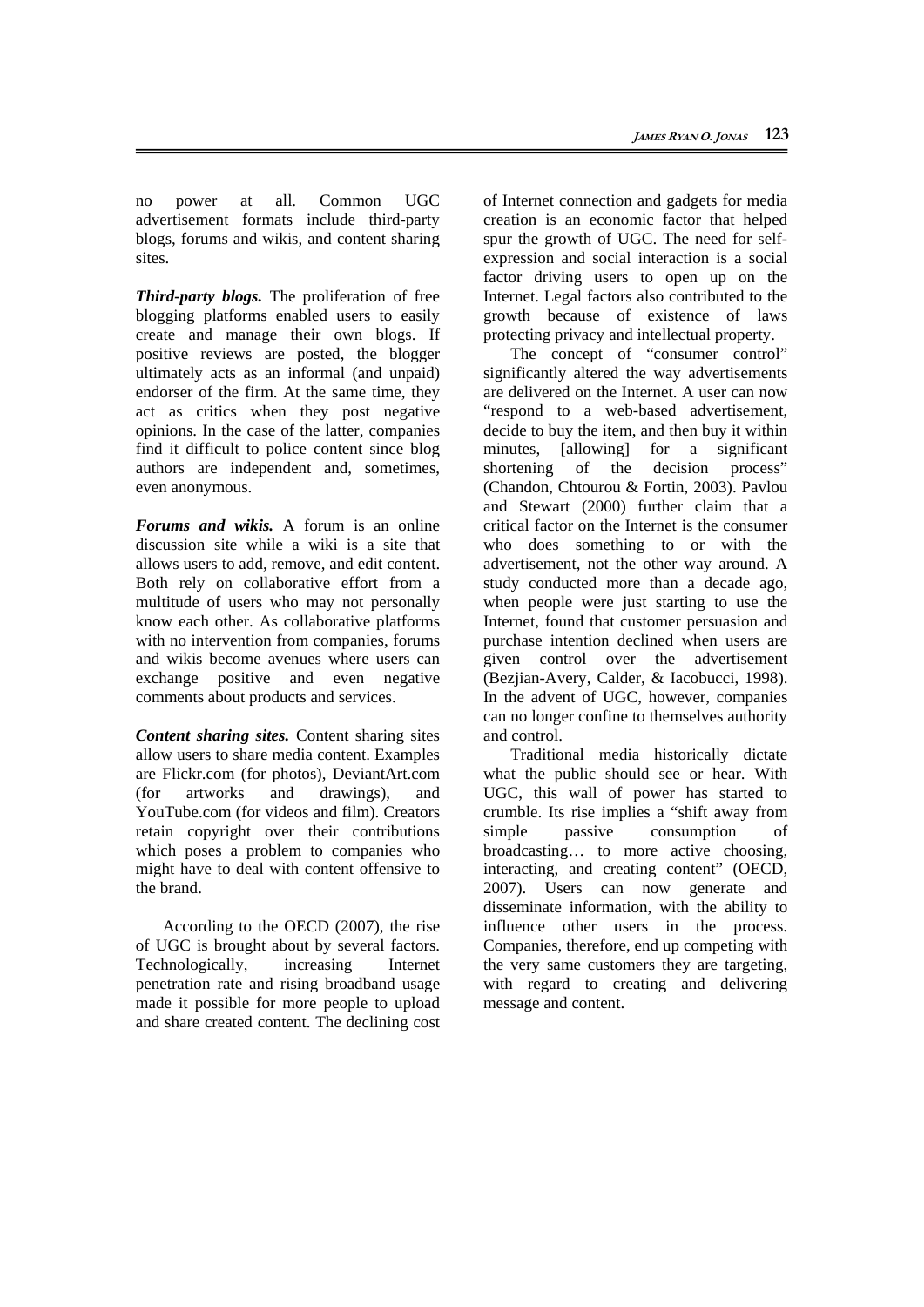## **III. A REVIEW OF STUDIES ON SOURCE CREDIBILITY**

Source credibility is defined as "a communicator's positive characteristics that affect the receiver's acceptance of a message" (Ohanian, 1990). The source credibility model asserts that the credibility of a message is a function of the recipient's perception of trustworthiness of the message source (Hovland & Weiss, 1951; Erdogan, 1999; Chu & Kamal, 2008). Simply stated, a recipient will most likely find a message credible and effective if he perceives the sender to be trustworthy. This most probably explains why customers find WOM recommendations from people they trust, such as friends and family, more credible.

On the Internet, however, the emergence of UGC adds another dimension to source credibility. Rieh (2002) argues that "consumer judgments of website information credibility are more a function of the website provider's credibility (viewed as the source of information), than by the perceptions of actual author or creator of the content."

What this implies is that any UGC, regardless of the person who created it, would generally be perceived as an independent third-party. On the other hand, a CPC, however credible and objective the content author may be, would still be perceived as coming from a biased source with a veiled corporate agenda.

The perception that UGC creators are not driven by corporate or monetary interest may be the reason why they are regarded as independent and objective. Studies have shown that money is not the primary reason why bloggers maintain a blog (Burns, 2005; Bughin, 2007). An analysis of motivational reasons for creating UGC shows that users create UGC "to connect with other people and to feel important" (Daugherty, Eastin, & Bright, 2008).

Preliminary studies on source credibility on the Internet claim that certain forms of UGC are more credible than CPC. Johnson and Kaye (2004) surveyed blog readers and found that readers judge blogs much more credible than traditional media. A problem with this study, however, is the use of blog readers as respondents that could have biased the results. Cheong and Morrison (2008) interviewed 17 students and determined that users find information on third-party blogs more credible than that on official company press releases, write-ups, or announcements. A sample size of 17, however, may be too small.

The author's present study improves on the foregoing research by surveying a sizable sample that includes not just creators, but also non-users, of UGC. At the same time, what is being measured is the credibility of content not just on blogs, but also on a variety of UGC platforms. This exploratory study focuses on the youth market in the Philippines, because the youth are the primary users of the Internet, with nearly one-third of Internet users around the world belonging to this age group (Pew Internet, 2009).

Although the WOM medium from oral to electronic may be different, a growing number of researchers in the United States (Johnson & Kaye, 2004; Cheong & Morrison, 2008; Chu & Kamal, 2008) argue that information on the Internet created by third-party sources (such as UGC) is more credible than those produced by companies (CPC). This study seeks to confirm if the same difference in credibility perception exists among young Internet users in the Philippines:

*Hypothesis 1:* A difference in perceived credibility exists between sources of companyproduced content (CPC) and sources of user-generated content (UGC).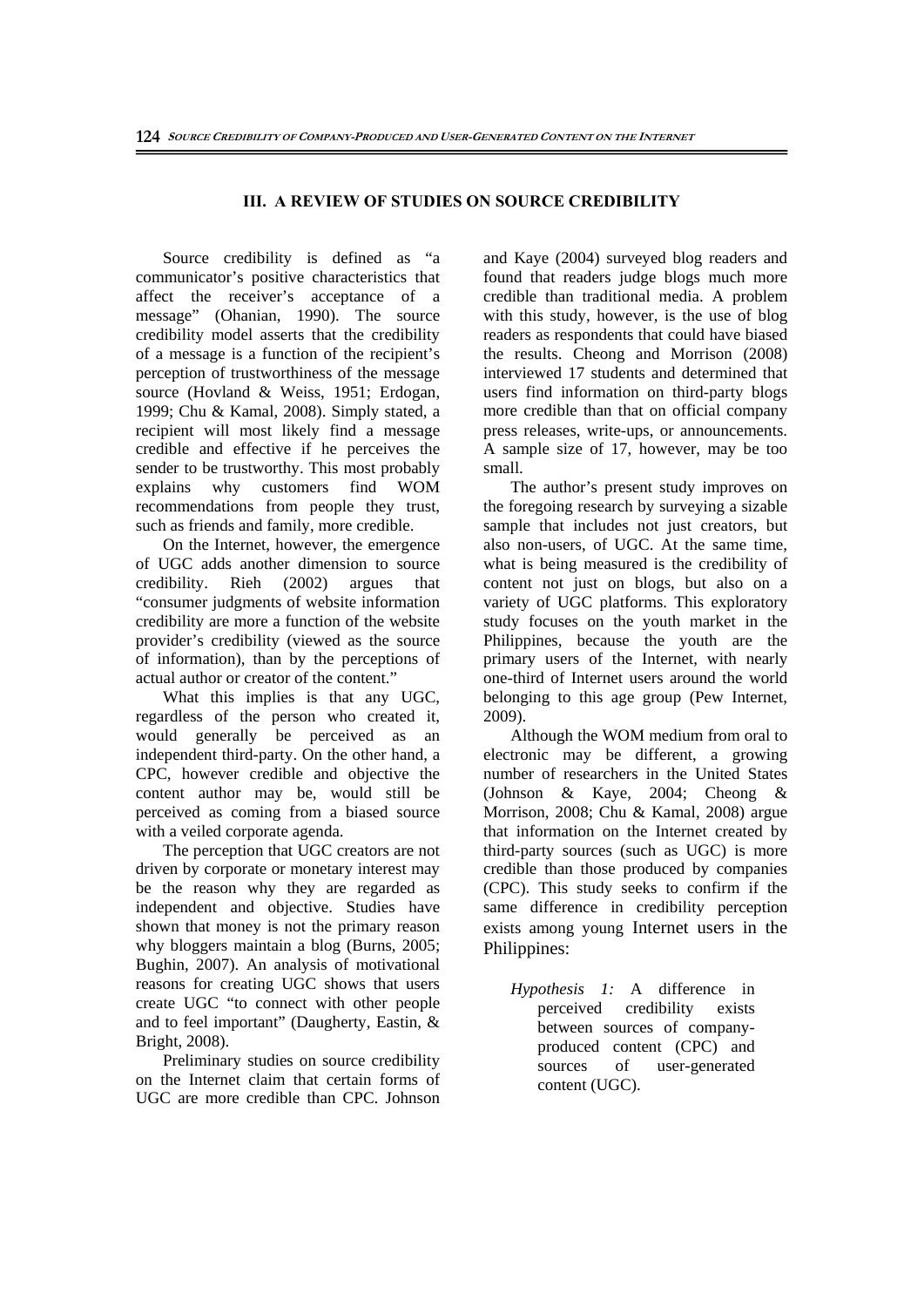The author also theorizes that the level of Internet usage may be a factor affecting source credibility perceptions. A study by Dutta-Bergman (2002) used an attitude interest-opinion (AIO) inventory to determine the relationship between Internet usage and various psychographic factors – opinion leadership, among one of them. It found that opinion leaders are less likely to use the Internet, suggesting a "negative correlation of opinion leadership and Internet use." A more recent study by Assael (2005), however, showed that heavy Internet users (i.e., those using the Internet for at least 20 hours per week) have more favorable attitudes towards the Internet and are more likely to rely on the Internet for information. This present study tests if the two groups of Internet users (light and heavy users) differ in perception of source credibility. Thus,

*Hypothesis 2:* Heavy Internet users (those using the Internet for at least 20 hours per week) are significantly different from light Internet users (those using the Internet for less than 20 hours per week) in terms of perception of credibility of CPC and UGC.

#### **IV. METHODOLOGY**

Target respondents were selected through a convenience sampling method, with those aged between 18 and 34 living in Metro Manila, Philippines being chosen to answer the survey. Due to cost constraints, only respondents from select schools, offices, and shopping malls in Quezon City, Makati, Taguig, and Manila were recruited. Questionnaires were personally administered by the author.

The questionnaire used a Likert-type 5 point numerical scale ranging from 1 ("Not at all") to 5 ("Very"). Respondents rated six online channels in terms of credibility in providing information they need to know about the product being advertised. These are: (i) Banner advertisement; (ii) Email newsletter; (iii) Official blog of the company; (iv) Blog owned by a third party; (v) Forums and wikis; and (vi) Videos uploaded by third parties to content-sharing sites. These six channels were chosen because they are the most common Internet advertising formats today.

The author intended a sample size of 200 to achieve a desired precision of +/- 0.2 and a 95% confidence interval (Churchill & Brown, 2007, p. 382). Eighteen (18) questionnaires were initially rejected either because the respondents did not finish the survey or the respondent's age was outside the target range. Sixty-two (62) additional questionnaires were eliminated because the required CPC and UGC items in the survey were not answered. A complete CPC and UGC pair was needed because the paired samples *t*-test will be used to test the hypothesis. Total valid responses, therefore, is 120, a 60% response rate.

### **V. RESULTS**

Previous studies focused on bloggers and blog readers and their opinion of credibility of blogs (Johnson & Kaye, 2004; Chu & Kamal, 2008). However, to fully

understand the general population's perception of source credibility, nonbloggers and non-users of UGC must also be surveyed. To check whether this group of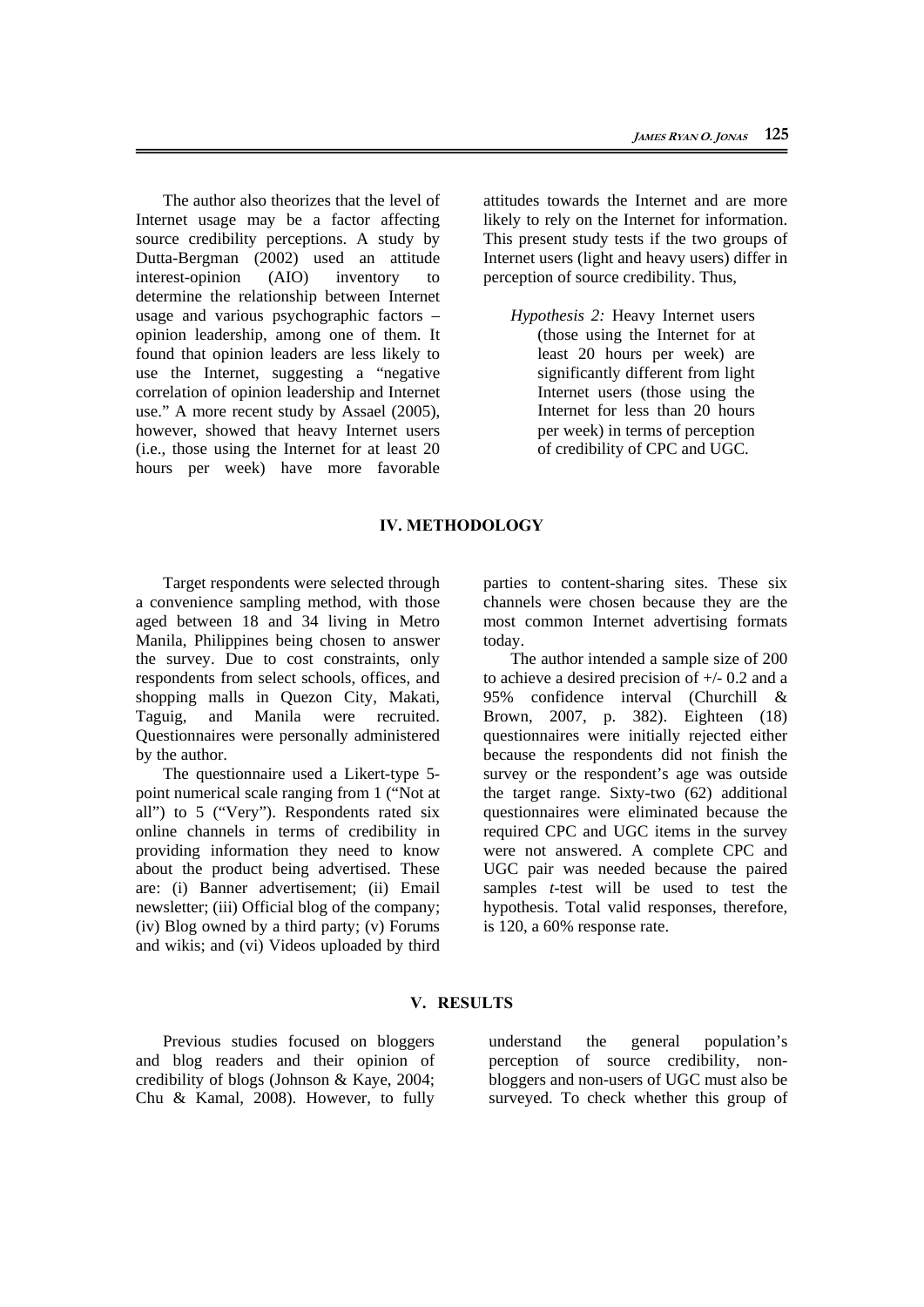users is represented in the survey's sample, the profile and online behavior of respondents will be discussed first. This will be followed by the results of evaluation of source credibility and the difference between light and heavy Internet users.

## **Profile and Online Behavior of Respondents**

Fifty-eight percent (58%) of the respondents are females, while 42% are males. The average age is 22.7 years old. Almost half (47.8%) of the respondents are employed and a similar percentage (47.3%) are students. The rest are either running their own business or are not working. Ninety percent (90%) consider themselves "active Internet users," defined as people who access the Internet everyday or every other day (Universal McCann, 2009). On the average, the surveyed youth are online more than 28 hours per week.

Although majority are active Internet users, around thirty-eight percent (38%) say they do not own a blog (Table 1). A similar percentage admit they have never participated in wikis or forums ("Never participated in wikis/forums" =  $39.6\%$ ). In addition, around one-fourth of respondents (25.6%) say they have not submitted any video contributions to video sharing sites. These figures prove that non-users and noncreators of UGC are represented in the survey sample.

| Table 1                                        |  |
|------------------------------------------------|--|
| UGC Activities of Young Internet Users (n=120) |  |

| survey Oneshon. When online, now often ab you ab the following activities. |               |                  |        |              |
|----------------------------------------------------------------------------|---------------|------------------|--------|--------------|
| <b>UGC Activity</b>                                                        | <b>Always</b> | <b>Sometimes</b> | Rarely | <b>Never</b> |
| Manage / update my blog                                                    | $6.0\%$       | 26.9%            | 29.1%  | 37.9%        |
| Read blogs                                                                 | 17.0%         | 39.6%            | 34.6%  | 8.8%         |
| Participate in wikis, forums (e.g.,<br>Wikipedia, Yahoo! Answers)          | 5.5%          | 18.1%            | 36.8%  | 39.6%        |
| Upload videos to content sharing<br>sites (e.g., YouTube)                  | 5.6%          | 28.8%            | 40.0%  | 25.6%        |
| Watch videos on content sharing<br>sites (e.g., YouTube)                   | 36.5%         | 51.4%            | 9.9%   | 2.2%         |

 *\*Survey Question: When online, how often do you do the following activities?* 

#### **Hypothesis 1: Source Credibility of CPC vs. UGC**

The paired samples *t*-test is used to evaluate the respondents' perception of source credibility. This test is appropriate when determining whether there is a significant difference between the average values of the same measurement made under two different conditions. The paired *t* test, in effect, pools the response differences within each pair, from pair to pair (Larsen & Marx, 2001).

The pairs considered in this study are the CPC and UGC means. In the questionnaire, items (i) Banner advertisement; (ii) Email newsletter; and (iii) Official blog of the company refer to *Company-Produced Content (CPC),* and their scores were combined to become the CPC Mean. Items (iv) Blog owned by a third party; (v) Forums and wikis; and (vi) Videos uploaded by third parties refer to *User-Generated Content (UGC),* and their scores were combined to become the UGC Mean (Table 2).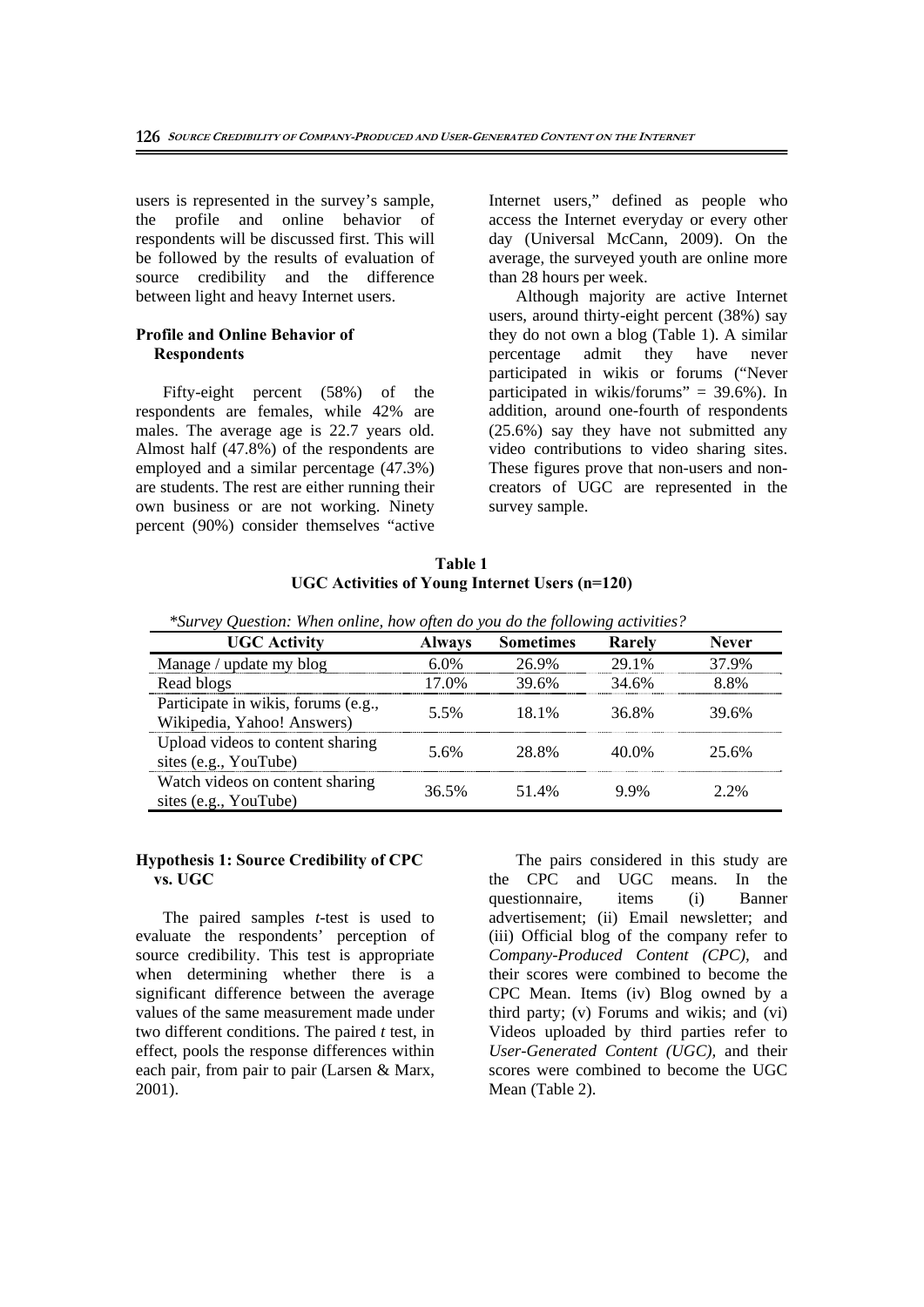|            | Item                                            | x     | σ       | Category x |
|------------|-------------------------------------------------|-------|---------|------------|
|            | <i>i</i> . Banner advertisement                 | 3.319 | 0.74893 |            |
| <b>CPC</b> | ii. Email newsletter                            | 3.121 | 0.83216 | 3.2111     |
|            | iii. Official company blog                      | 3.322 | 0.96794 |            |
|            | iv. Third-party blog                            | 3.747 | 0.81550 |            |
| <b>UGC</b> | v. Forums and wikis                             | 3.663 | 0.88958 | 3.6500     |
|            | vi. Third-party videos on content sharing sites | 3.396 | 0.83274 |            |

**Table 2 Credibility Rating of UGC and CPC Sources (n=120)** 

An assumption of the paired samples *t*test is that the data must be normally distributed. To check for normal distribution, the one-sample KolmogorovSmirnov (K-S) non-parametric test is employed. Results of the K-S test prove that the data follow a normal distribution.

|                                  |                | <b>UGC</b>                     | <b>CPC</b> |
|----------------------------------|----------------|--------------------------------|------------|
|                                  | Mean           | 3.6500                         | 3.211      |
| Normal Parameters <sup>a,b</sup> | Std. Deviation | .65800                         | .65669     |
| <b>Most Extreme</b>              | Absolute       | .127                           | .148       |
| <b>Differences</b>               | Positive       | .127                           | .123       |
|                                  | Negative       | $-.118$                        | $-.148$    |
| Kolmogorov-Smirnov Z             |                | 1.388                          | 1.990      |
| Asymp. Sig. (2-tailed)           |                | .043                           | .001       |
| $-1.1.11$                        |                | $1 \cap 1$ $1 \cdot 1 \cdot 1$ |            |

**Table 3 One-Sample Kolmogorov-Smirnov Test** 

a. Test distribution is normal. b. Calculated from data.

The results of the *t*-test conducted on the CPC Mean – UGC Mean pair are shown on Table 4. The low value of paired samples correlation score  $(r=0.285, p<0.002)$ between UGC and CPC shows that the respondents correctly perceived both types of content differently. The test also reveals

that a significant difference exists between the two means. The directional strength towards UGC (UGC Mean= $3.65 > \text{CPC}$ Mean=3.211) proves that the youth perceived UGC sources more credible than CPC sources.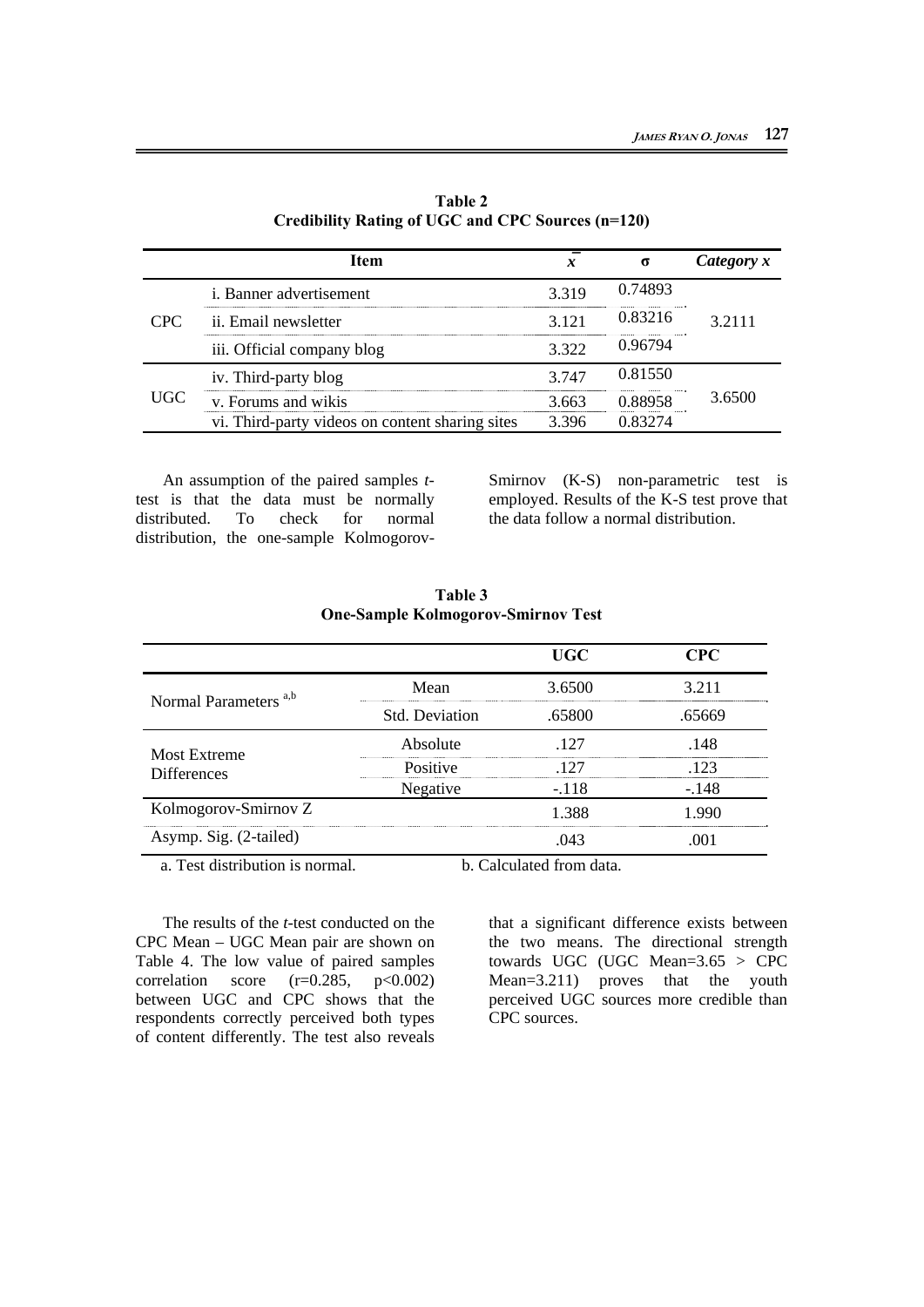**Error Mean** 

|                                    |      |                          | <b>Paired Samples t-Test Result</b> |     |                                                        |   |      |                        |
|------------------------------------|------|--------------------------|-------------------------------------|-----|--------------------------------------------------------|---|------|------------------------|
| <b>Paired Samples Statistics</b>   |      |                          |                                     |     |                                                        |   |      |                        |
|                                    |      | Mean                     |                                     | N   | <b>Std. Deviation</b>                                  |   |      | <b>Std. Error Mean</b> |
| <b>UGC</b>                         |      | 3.6500                   |                                     | 120 | .65800                                                 |   |      | .06007                 |
| <b>CPC</b>                         |      | 3.2111                   |                                     | 120 | .65669                                                 |   |      | .05995                 |
|                                    |      |                          |                                     |     |                                                        |   |      |                        |
| <b>Paired Samples Correlations</b> |      |                          |                                     |     |                                                        |   |      |                        |
|                                    |      |                          | N                                   |     | Correlation                                            |   | Sig. |                        |
| UGC - CPC Pair                     |      |                          | 120                                 |     | .285                                                   |   | .002 |                        |
| <b>Paired Samples Test</b>         |      |                          |                                     |     |                                                        |   |      |                        |
|                                    |      |                          | <b>Paired Differences</b>           |     |                                                        |   |      |                        |
|                                    | Mean | Std.<br><b>Deviation</b> | Std.<br>Error<br>$\blacksquare$     |     | 95% Confidence<br>Interval of the<br><b>Difference</b> | t | df   | Sig. $(2-$<br>tailed)  |

CPC Pair .43889 .78618 .07177 .29678 .58100 6.115 119 .000

**Lower Upper** 

**Table 4** 

#### **Hypothesis 2: Heavy vs. Light Internet Users**

UGC –

In assessing the demographic and psychographic profile of heavy Internet users, Assael (2005) defined heavy Internet users as those using the Internet for more than 20 hours per week. Using this definition, heavy Internet users will already comprise 65% of this study's survey sample. The author decided to subdivide this group

further into two, resulting to three groups as per Internet usage: (1) "Light Internet Users" – those who access the Internet less than 20 hours per week; (2) "Medium Internet Users" – access the Internet 20-40 hours per week; and (3) "Heavy Internet Users" – access the Internet at least 40 hours per week. A comparative analysis of these groups of Internet users can be found in Tables 5 and 6.

|                                           | Table 5 |  |
|-------------------------------------------|---------|--|
| Light vs. Medium vs. Heavy Internet Users |         |  |

| <b>Group</b>                               | <b>Light Users</b> | <b>Medium Users</b> | <b>Heavy Users</b> | <b>Total</b> |
|--------------------------------------------|--------------------|---------------------|--------------------|--------------|
| n                                          | 42                 | 36                  | 42                 | 120          |
| Average Internet usage per<br>week (hours) | 7.14               | 25.44               | 52.64              | 28.56        |
| CPC x                                      | 3.4444             | 3.2222              | 2.9683             | 3.2111       |
| $UGC \, x$                                 | 3.5238             | 3.5000              | 3.9048             | 3.6500       |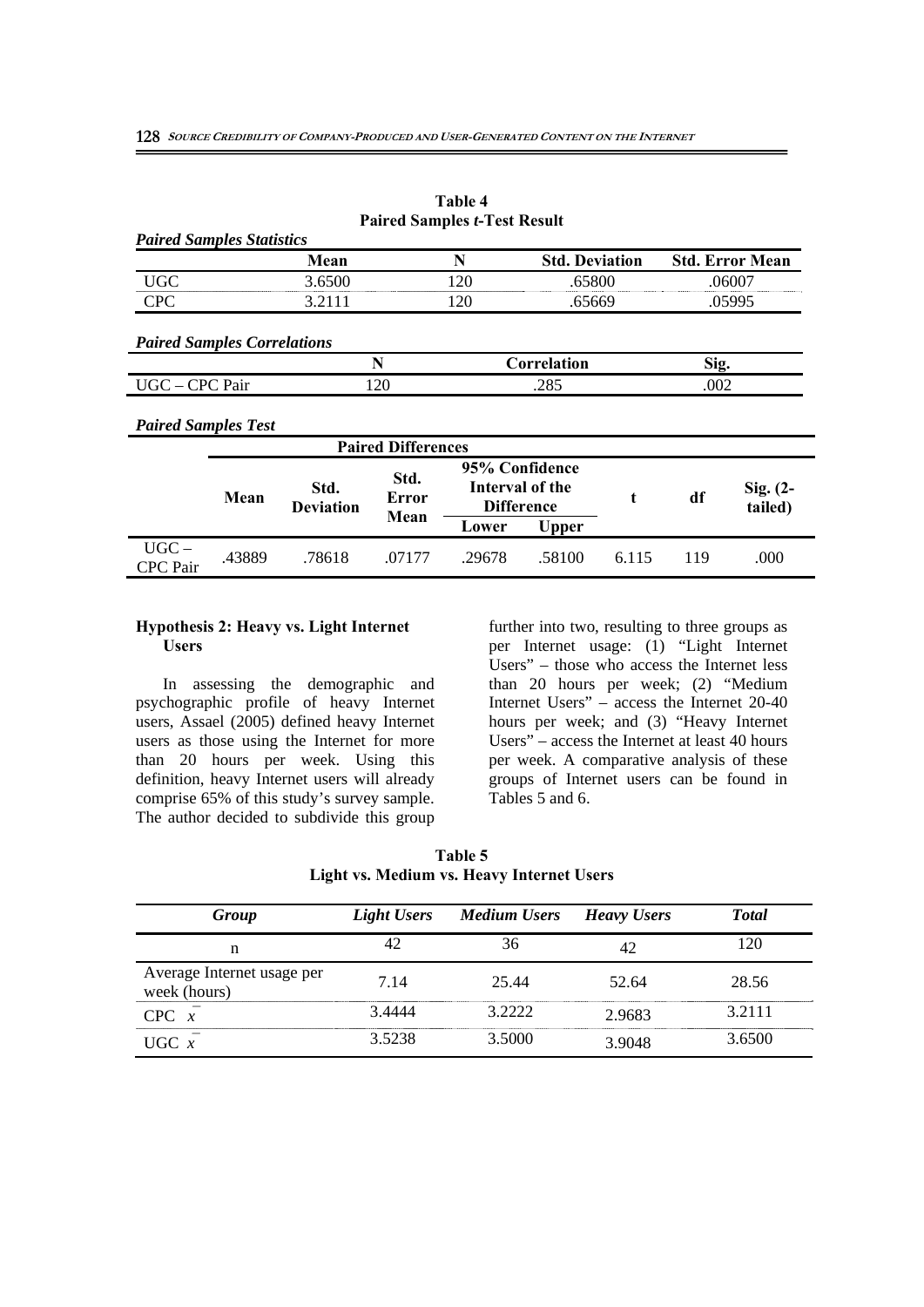| <b>Mean Difference</b><br>$(UGC - CPC)$ | n  | Subset for alpha = $.05$ |       |
|-----------------------------------------|----|--------------------------|-------|
|                                         |    |                          |       |
| Light Internet Users                    | 42 | .0794                    |       |
| Medium Internet Users                   | 36 | .2778                    |       |
| <b>Heavy Internet Users</b>             |    |                          | .9365 |
| Sig.                                    |    | .207                     | 1.000 |

**Table 6 Post-Hoc Test of the 3 Groups of Internet Users** 

A post-hoc test of the three groups (light, medium, and heavy Internet users) shows that heavy Internet users are significantly different from the two other groups. This proves that they are indeed a distinct group of Internet users.

Interestingly, the test shows that there is no significant difference between light and medium Internet users. This could either mean that the definition used by Assael (2005) of heavy Internet users (i.e., those using the Internet for at least 20 hours per week) may already be outdated or that, in the case of the Philippines, heavy Internet users are those who use the Internet for at least 40 hours, not 20 hours, per week.

## **VI. DISCUSSION**

An analysis of source credibility is essential because past studies have shown that high credibility perceptions ultimately lead to message effectiveness and favorable attitudes toward the brand (Friedman & Friedman, 1979; Ohanian, 1990; Erdogan, 1999). Thus, companies must struggle with building credibility on the Internet in the face of competition with other providers of information. With the widespread popularity of UGC, this competition now includes the company's own target customers.

The results of this study provide a number of theoretical insights. First, this research adds to the conclusion of a growing number of researches that claims that product information created by other consumers are more trustworthy than company-produced information (Cheong & Morrison, 2008) and that blog readers find blogs highly credible compared with traditional media (Johnson & Kaye, 2004). Second, it provides a foundation for future research on the roles UGC creators play in persuasive communication and the factors influencing consumer attitude and behavior.

The finding that the youth perceive UGC creators such as bloggers, video uploaders, and forum posters more credible than companies brings about several managerial implications. For instance, companies must not fear the use of UGC despite notions that user-created content is usually of low quality and has unfounded bias against companies. In fact, the OECD (2007) has noted that a large share of user-generated content not posted anonymously can be "of very high quality as creators care about their reputation, and have high incentives for accuracy."

Instead of rejecting UGC and its creators, companies must learn how to work with this potential new group of opinion leaders. Companies must find ways to leverage them, not compete with them. Possible initiatives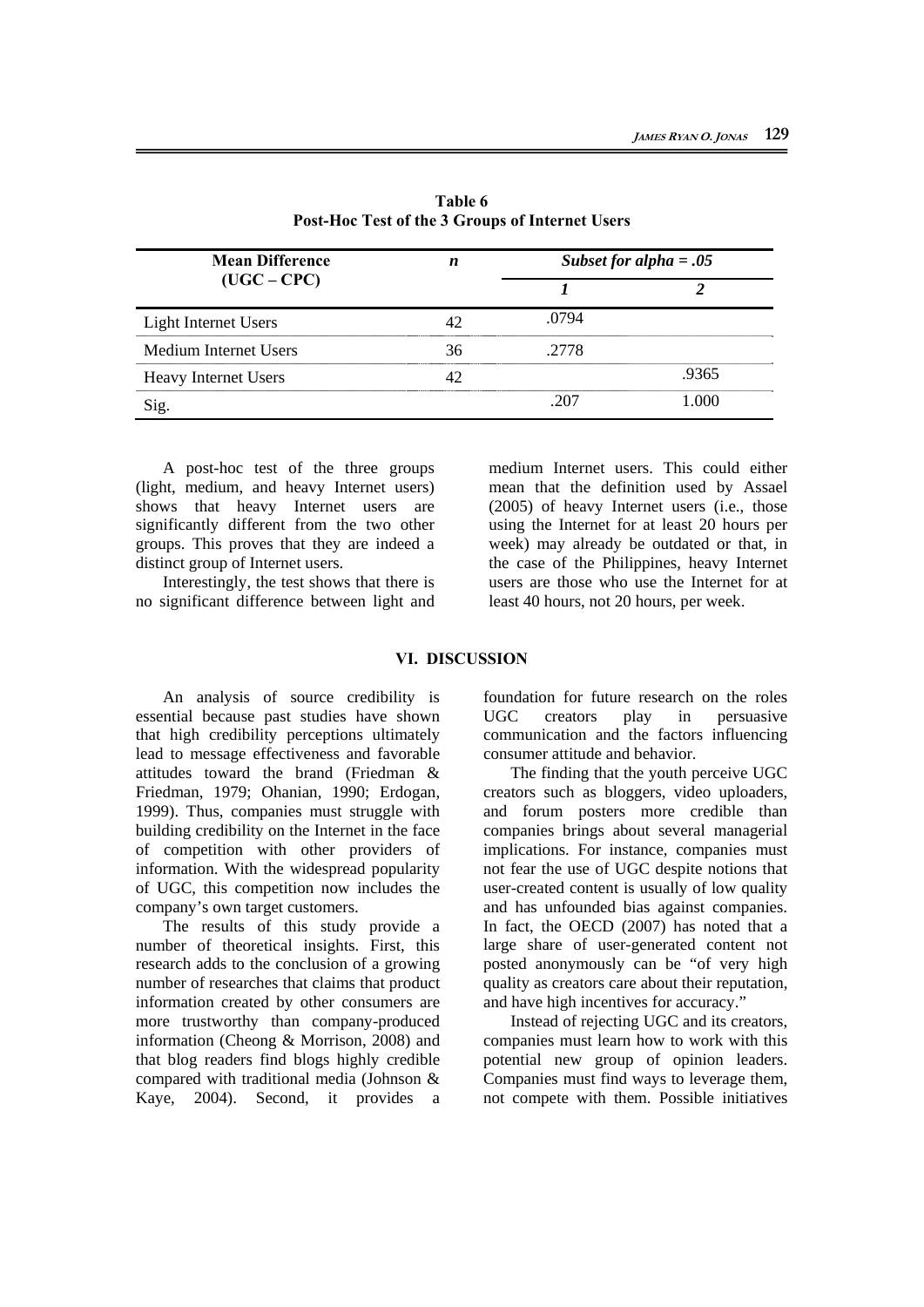the company can take toward this direction include blog sponsorships, product reviews, UGC creation contests, and customer feedback through UGC. Blog sponsorships would include direct advertisements on blogs and inviting UGC makers to press events. Bloggers can be tapped to post an objective review of company products while video makers can be invited to join a contest where they submit video creations about the brand. UGC platforms such as blogs, forums, wikis and content sharing sites can be used as sources of comments and feedback which the company can use to improve product offerings.

Recognizing who the heavy Internet users are can provide great benefits to companies. Understanding the attitudes and behavior of this distinct group of Internet users can ultimately lead to identifying a potential future Internet trend. A study on heavy Internet users claims that this group resembles the early Internet adopter group (Assael, 2005). Companies can thus tap and utilize this group to better target the bigger mainstream market.

## **VII. LIMITATIONS AND FUTURE RESEARCH**

The employment of six Internet advertising items in this research biases the results in favor of these advertisement formats only. Although the six are generally accepted to be the most common types of online advertisements today, the study ignores other possible formats that play various functions (such as the company website) or are just emerging (such as social networking sites). Further studies can explore how these platforms affect the perception of source credibility on the Internet.

 The use of convenience sampling limits the generalizability of the study's results. At best, the conclusions of the study only apply to the youth sample in Metro Manila, Philippines. Future studies may utilize probabilistic sampling methods to address this limitation.

The definition of credibility can also be refined in future research. This study focused on perceived trustworthiness of the source, but other factors may be considered such as expertise of the source, justifiability of information presented, and attitudinal disposition of the recipient (Hovland & Weiss, 1951; Chu & Kamal, 2008; Flanagin & Metzger, 2008).

The relationship of source credibility with purchase intention or contribution to a positive image or perception of the company or brand was not measured by this study. Further research in this direction may be undertaken in the future.

A more detailed analysis of the groups of Internet users, particularly heavy Internet users, might also yield interesting insights. Understanding their demographic and psychographic profiles can help companies craft a more effective marketing message. In addition, further testing of the correlation of opinion leadership and level of Internet usage may be done, in order to determine if opinion leaders on the Internet are also heavy Internet users.

In conclusion, an understanding of the youth's attitudes and behavior on the Internet and of their online relationship with companies – and also among themselves – becomes particularly important as the Internet becomes an integral part of the lives of the youth.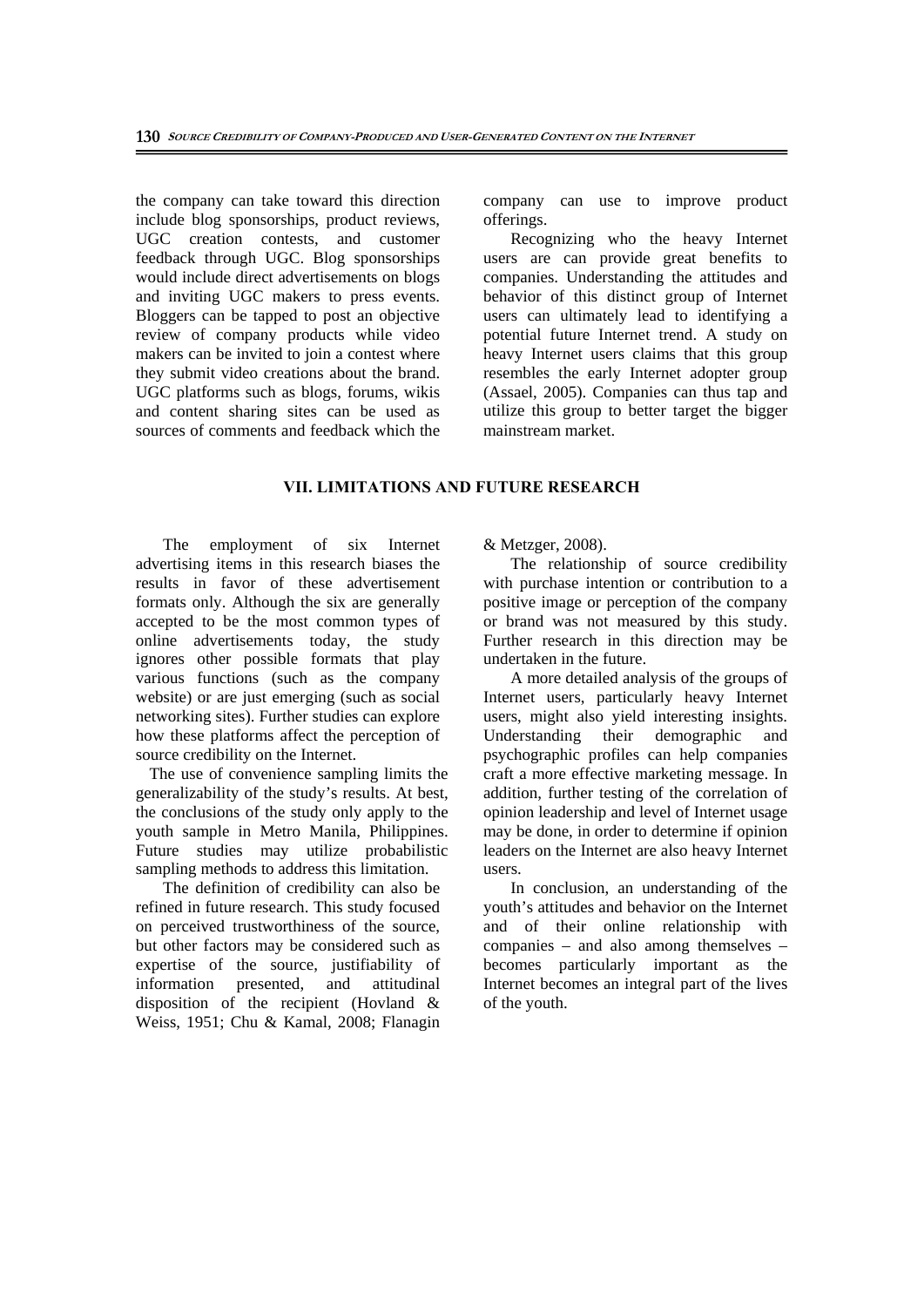# **REFERENCES**

- Arndt, J. (1967). Word-of-mouth advertising and informal communication. In D. Cox (Ed.), *Risk taking and Information handling in consumer behaviour* (pp. 188-239). Boston, MA: Harvard University.
- Assael, H. (2005). A demographic and psychographic profile of heavy internet users and users by type of internet usage. *Journal of Advertising Research*, *45*(March), 93-123.
- Bezjian-Avery, A., Calder, B. & Iacobucci, D. (1998). New media interactive advertising vs. traditional advertising. *Journal of Advertising Research,* (July/August), 23-32.
- Bughin, J. R (2007). How companies can make the most of user-generated content. *McKinsey Quarterly*, (August).
- Burns, E. (2005). Blogging for the soul, not the bottom line. *ClickZ*, (September). Retrieved from http://www.clickz.com/3549576
- Chandon, J. L., Chtourou, M. S. & Fortin, D. R. (2003). Effects of configuration and exposure levels on responses to web advertisements. *Journal of Advertising Research, 43*(June), 217- 229.
- Cheong, H. J. & Morrison, M. A. (2008). Consumers' reliance on product information and recommendations found in UGC. *Journal of Interactive Advertising, 8*(2), 38-49.
- Choi, S. M. & Rifon, N. J. (2002). Antecedents and consequences of web advertising credibility: A study of consumer response to banner advertisements. *Journal of Interactive Advertising, 3*(1), 12-24.
- Chu, S. C. & Kamal, S. (2008). The effect of perceived blogger credibility and argument quality on message elaboration and brand attitudes: An exploratory study. *Journal of Interactive Advertising, 8*(2), 26-37.
- Churchill, G. Jr. & Brown, T. J. (2007). *Basic marketing research* (6th ed.). Mason, Ohio: Thomson South-Western.
- Dahlen, M. (2001). Banner advertisements through a new lens. *Journal of Advertising Research, 41*(4), 23-30.
- Daugherty, T., Eastin, M. S. & Bright, L. (2008). Exploring consumer motivations for creating user-generated content. *Journal of Interactive Advertising*, *8*(2), 16-25.
- Dutta-Bergman, M. J. (2002). Beyond demographic variables: Using psychographic research to narrate the story of internet users. *Studies in Media and Information Literacy Education, 2*(3), 1–11.
- Erdogan, Z. B. (1999). Celebrity endorsement: a literature review. *Journal of Marketing Management*, *15*(3), 291–314.
- Flanagin, A., & Metzger, M. (2008). Digital media and youth: Unparalleled opportunity and unprecedented responsibility. In A. Flanagin & M. Metzger (Eds.), *Digital media, youth, and credibility* (pp. 5-28)*.* Cambridge, MA: The MIT Press.
- Friedman, H.H. & Friedman, L. (1979). Endorser effectiveness by product type. *Journal of Advertising Research*, *19*(October), 63-71.